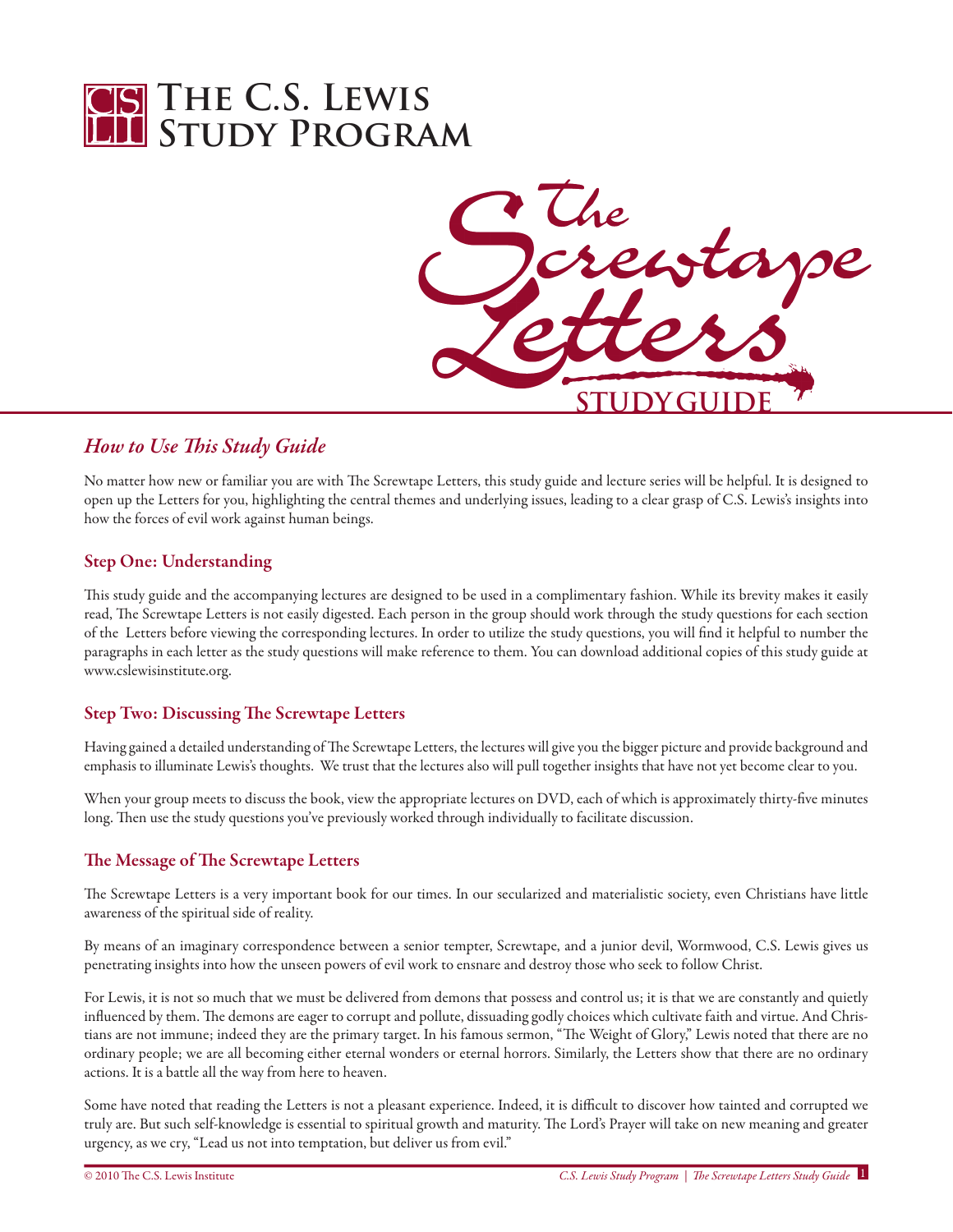# *Study Questions for The Screwtape Letters*

### Letter 1

- 1. Screwtape affirms Wormwood for encouraging his patient's association with a "materialist" friend, ¶ 1. How would a preoccupation with the physical side of reality and ignorance of the spiritual be foundational for diabolical strategy?
- 2. How did Screwtape use what he called the "pressures of the ordinary," ¶ 3, and the familiar, ¶ 4, to "rescue" him from the influence of the Enemy?
- 3. In what ways do you think the pressures of the "ordinary" make you susceptible to diabolical influence?
- 4. What do you learn about the diabolical and the divine when it comes to the value of both argument, 12, and science, 14?
- 5. What did you learn about the nature of both divine and diabolical strategies that is new or surprising to you?

## Letter 2

- 1. It appears that the church is the number-one tool for temptation. How do the tempters use hypocrisy and disappointment with other Christians as a snare, ¶ 2?
- 2. How might the church have been a snare for you?
- 3. What is it about the church that Screwtape does not want the patient to see, ¶ 2?
- 4. How does God use disappointment with the church for his own purposes, **[3**?]
- 5. Screwtape celebrates how easy it is to highlight the hypocrisy of other Christians while encouraging Christians to ignore their own hypocrisies, ¶ 4. Consider what there is about your own conduct and character that you prefer to avoid or ignore?

#### Letter 3

- 1. Next to the church, the family is a choice tool for tripping up Christians. How can a false spirituality be a snare, ¶s 2 and 3?
- 2. Under the influence of the tempters, it seems that familiarity can indeed breed contempt. What does Screwtape encourage Wormwood to highlight, ¶s 4 and 5?
- 3. How does Screwtape's advice shed light on your own family interactions?
- 4. God works "from the center outward" to conform our conduct to his standard, ¶ 1. How have you seen your own conduct change under God's influence?
- 5. Even our "religious" behavior can be used to get under the skin of family members. Are there ways that your family members might struggle with your faith and Christian conduct?

- According to Screwtape, the best way to keep a "patient" from praying is to cultivate a "devotional mood,"  $\bigcirc$  2. What is there about such a mood that Screwtape likes?
- 2. Next to a devotional mood, Screwtape recommends a focus on feelings, ¶ 3. What is there about feelings that Screwtape likes when seeking to twist prayer, **[**3?
- 3. Screwtape also likes imaginary pictures of God as a focus of prayer, ¶ 4. What is so diabolically attractive about praying to a mental image of God?
- 4. How can the advice of Screwtape to Wormwood help you to pray better?
- 5. What is there about Screwtape's fulminations that could be encouraging for your own prayer life, ¶ 4?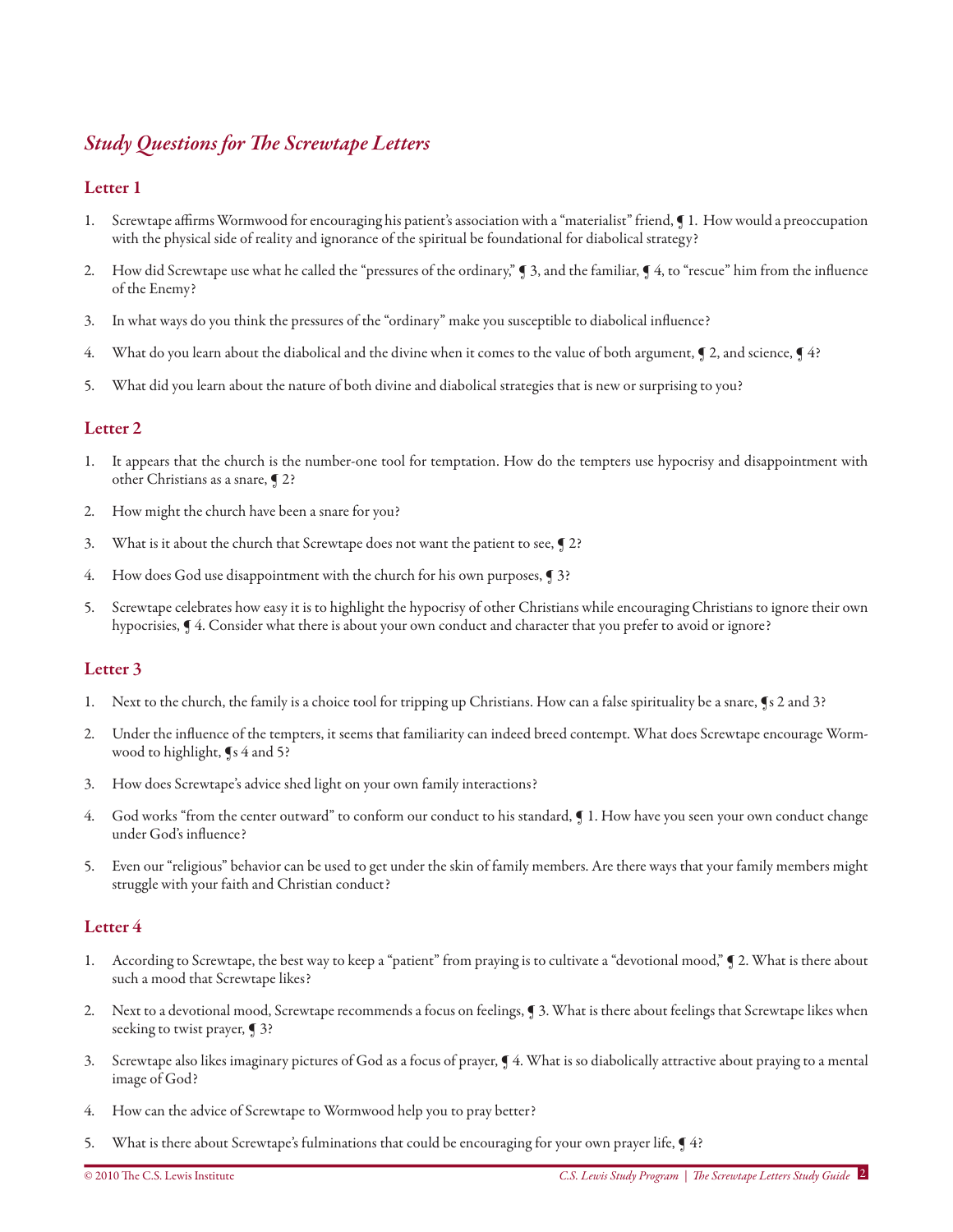- 1. WW II was raging in Europe during the correspondence between Screwtape and Wormwood, so it is not surprising that war is a subject of several of the letters. What is the surprising devilish attitude toward war, ¶s 1–3?
- 2. Screwtape says that Wormwood's primary business is to "undermine faith and prevent the formation of virtue" ¶ 1.What are some ways in which your faith has been diabolically assaulted and your development of virtue hindered?
- 3. In Screwtape's scenario, why do devils prefer death in a nursing home to death during war, ¶ 2?
- 4. How does the Enemy use war to his advantage, 12?
- 5. How might this letter change the way you view death?

## Letter 6

- 1. Why would the devils want us to be preoccupied more with the future than the present, ¶s 1–3?
- 2. What insight do we gain from Screwtape's advice on how God helps us face our difficulties and challenges, ¶ 3?
- 3. What burdens and challenges are you carrying that could be helped by the godly "resignation" that Screwtape wants us to avoid, ¶s 2 and 3?
- 4. In what ways does Screwtape guide Wormwood in regard to the self-conscious and un-self-conscious attitudes of his patient, ¶ 4?
- 5. Why is it that the devils are much more interested in our actions toward others than in our attitudes,  $\sqrt{5}$ ?

## Letter 7

- 1. What advantages do devils gain by making their presence known, ¶ 1?
- 2. What advantages do devils gain by hiding their existence,  $\int$  1?
- 3. At the time those letters were written, it was the policy of hell to keep demonic existence a secret. What do you think their policy would be at the present?
- 4. The themes touched on in this include causes, factions, and zeal, ¶s 2–4. Why is zeal to be encouraged, ¶ 2?
- 5. Why would Screwtape want to make Christianity a "means" and the world a "goal,"  $\blacktriangleleft$  4?
- 6. Pacifism and patriotism were the chief opportunities for turning Christianity into a "means" at the time of WW II. What are some of the ways in which Christianity might be treated in the same way today?

- 1. According to Screwtape, we humans are "amphibians—half spirit and half animals, ¶ 1. What key does this provide for understanding human nature?
- 2. How might this insight into human nature be helpful for understanding your own life experiences and responses to God, ¶ 2?
- 3. God uses the lows of our spiritual experience as means to do deep work in our souls, ¶ 3. How have the lows in your own life been used to enhance your connection with God?
- 4. Screwtape says God "cannot ravish. He can only woo,"  $\oint$  4. What do you think that means?
- 5. What fresh insights do you gain into the devilish and divine ways of working with and on humanity from Screwtape's instruction about human depression and difficulties?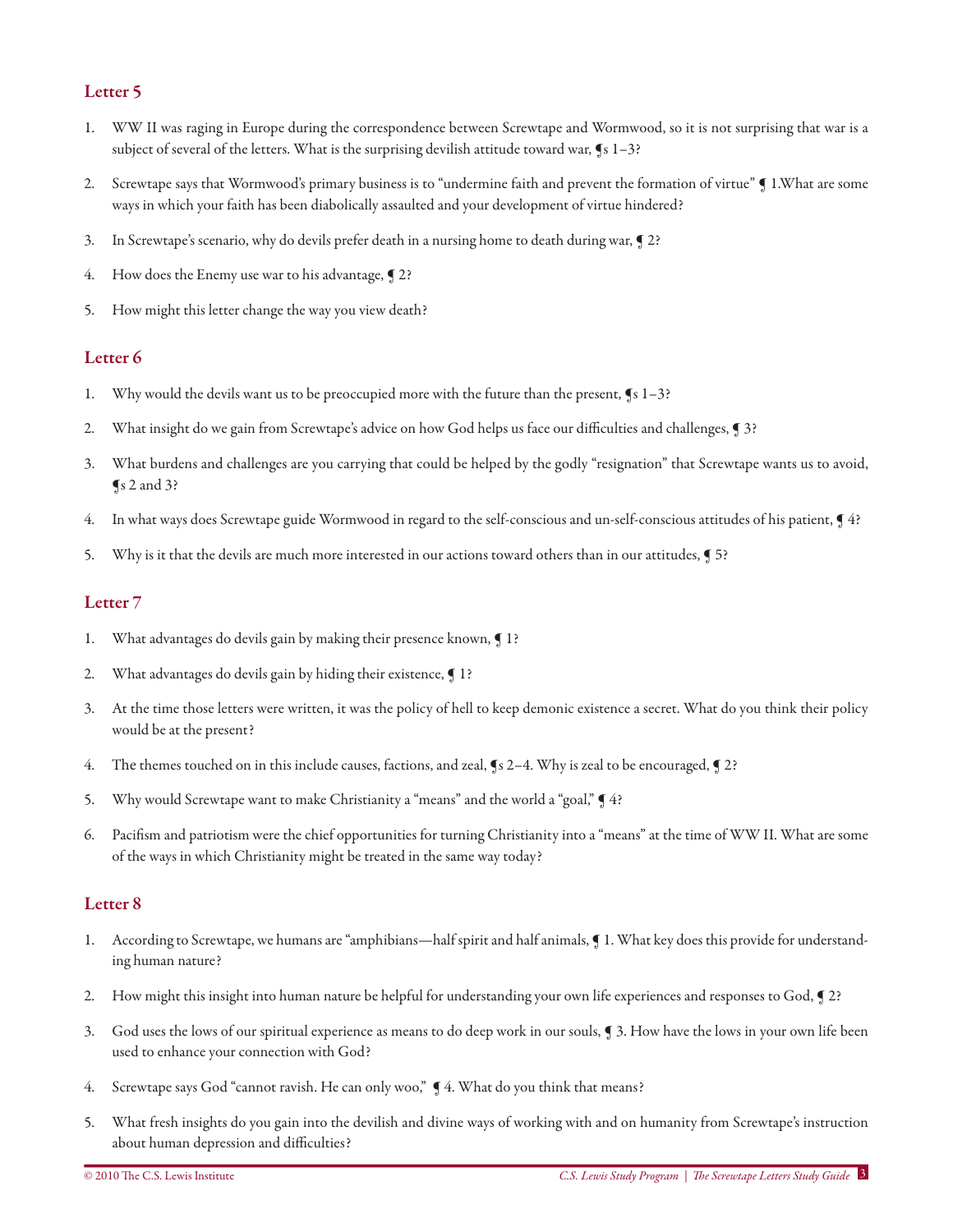- 1. Screwtape continues his guidance to Wormwood on how to exploit "down" times, ¶ 1. How is it that sex and sensuality are especially powerful diabolical tools during times of darkness and depression, ¶s 2 and 3?
- 2. How do our temperaments affect the way the devils tempt us, **[**3?
- 3. One of the underlying themes of Screwtape's advice is that reality is shaped by truth, not by feelings. Why is it important to take all our phases and feelings with a grain of salt, ¶s 4 and 5?
- Have you ever been tempted to give up your faith, either by denying or just ignoring it?

#### Letter 10

- 1. Clever, slightly sophisticated intellectuals especially fashionable during WW II were "just right" for diabolical use. How would they be a snare for Wormwood's patient, ¶s 1 and 2?
- 2. What social set would be just the right tool for a tempter to use on you?
- 3. The devils had devalued warnings about Worldly Vanities, the Choice of Friends, and the Value of Time by dismissively characterizing them as "Puritanism," ¶ 3. How has this strengthened the demonic while damaging growth in godliness?
- 4. How is it that the diabolical use of peer pressure can turn us into first-order hypocrites,  $\sqrt{4}$ ?
- 5. How do you handle peer pressure that could be spiritually polluting?

#### Letter 11

- 1. Wormwood receives detailed instructions on laughter. What is there about joy and music that is so detestable to Screwtape, ¶ 2?
- 2. Screwtape doesn't much care for fun either, ¶ 3. How have you discovered fun to be an aid to spiritual growth?
- 3. Of the four types of humor, Screwtape prefers jokes and flippancy, ¶s 4–6. How is it that a joke can be a means of justifying bad behavior, ¶ 5?
- 4. What is flippancy, and how does Screwtape find it useful,  $\int$  6?
- 5. How might the advice of Screwtape affect the way you "enjoy" parties and entertainments such as music, movies, and television?

## Letter 12

- 1. Why is it valuable for Wormwood to encourage church attendance, despite its spiritual snares, ¶ 2?
- 2. How is it that Wormwood can combine spiritual degeneration and spiritual inclination into snares and roadblocks to spiritual growth,  $\sqrt{ }$  3?
- 3. Wormwood learns how to keep his patient from prayers through just wasting time, ¶ 4. What sorts of things keep you from prayer?
- 4. On a scale of 1 to 10 (1 being low), how would you compare your current spiritual vitality with a year ago? What has encouraged your spiritual growth? What has hindered your spiritual growth?

- 1. Wormwood's patient did "wake up" from his spiritual drift and, for the time being, slipped through his fingers,  $\blacksquare$  1. Try to identify ways in which pleasure can be a divine aid and a devilish snare, ¶ 3.
- 2. What is the difference between the detachment of self that God seeks and the detachment from reality that the devils seek, ¶s 3 and 4?
- 3. Why would Screwtape want to eradicate small pleasures, ¶ 3?
- 4. What fresh insight does Screwtape provide into the way that God works, ¶s 2 and 4?
- 5. What pleasures and pastimes do you find spiritually nourishing?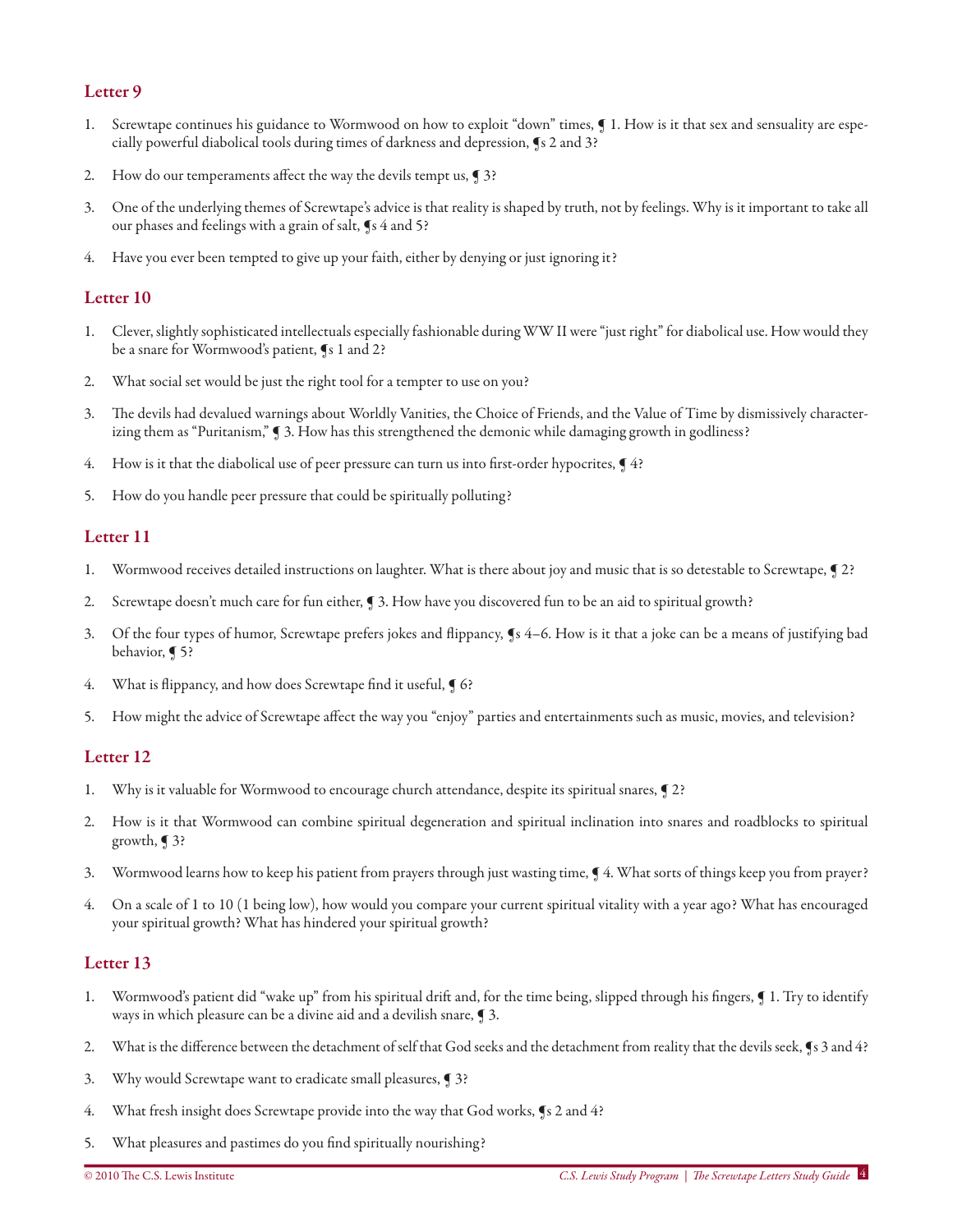- 1. According to Screwtape, virtues are less formidable to devils when they are known to the patient, ¶ 2. Why is this?
- 2. How do the devils twist humility so as to destroy it, ¶ 3?
- 3. What is the true nature of humility,  $\P$ 4?
- 4. What is God's goal for humility and all virtues,  $\oint s 4$  and 5?
- 5. What are your virtues and outstanding talents? How well do you "handle" them?

### Letter 15

- 1. Screwtape believes that the "Enemy" wants humanity to have a double vision, focusing on both time and eternity, ¶ 2. How is that double focus a benefit to us?
- 2. In contrast to a focus on both eternity and the present, Screwtape wants to obscure both from our sight. How does a preoccupation with the future do just that, ¶ 3?
- 3. Screwtape makes the enigmatic statement that "nearly all vices are rooted in the future." Explain what is wrong with "the future,"  $\sqrt{\ }$ s 3 and 4?
- 4. What is it about the future that worries you?
- 5. In what ways can you discern concerns for the future that hinder your spiritual growth and hurt your heart?

#### Letter 16

- 1. Why does Screwtape want Wormwood's patient to become a church "connoisseur," ¶s 1 and 2?
- 2. One church near Wormwood's patient serves up a diluted Christianity. What does Screwtape especially like about it, ¶ 3?
- 3. Another church has a minister who is a passionate protestor against almost everything. What does Screwtape especially like about this one,  $\P$ 4?
- 4. Above all, Screwtape likes "party" churches in which members takes sides and are attached to causes, ¶ 5. What do you think Screwtape might like about your church?

## Letter 17

- 1. We seldom think of gluttony as sin today; however, the devils do. What's the difference between the gluttony of Excess and the gluttony of Delicacy, ¶ 1?
- 2. Toward which type of gluttony are you inclined?
- 3. It is clear that Delicacy, as present in the patient's mother, is extremely irritating, ¶s 1 and 2. How does it shape her life and affect those around her?
- Toward what expressions of gluttony are men inclined,  $\P$  4?
- 5. The impact of gluttony is to make food a primary preoccupation which governs our lives. What role do you think food occupies in your life?

- 1. God has placed humanity in a dilemma concerning sex—either complete abstinence or unmitigated monogamy, ¶ 2. How do the devils seek to twist sex so that we don't live according to God's standards?
- 2. Why is God's creation of love offensive and irritating to Screwtape, ¶s 3 and 4?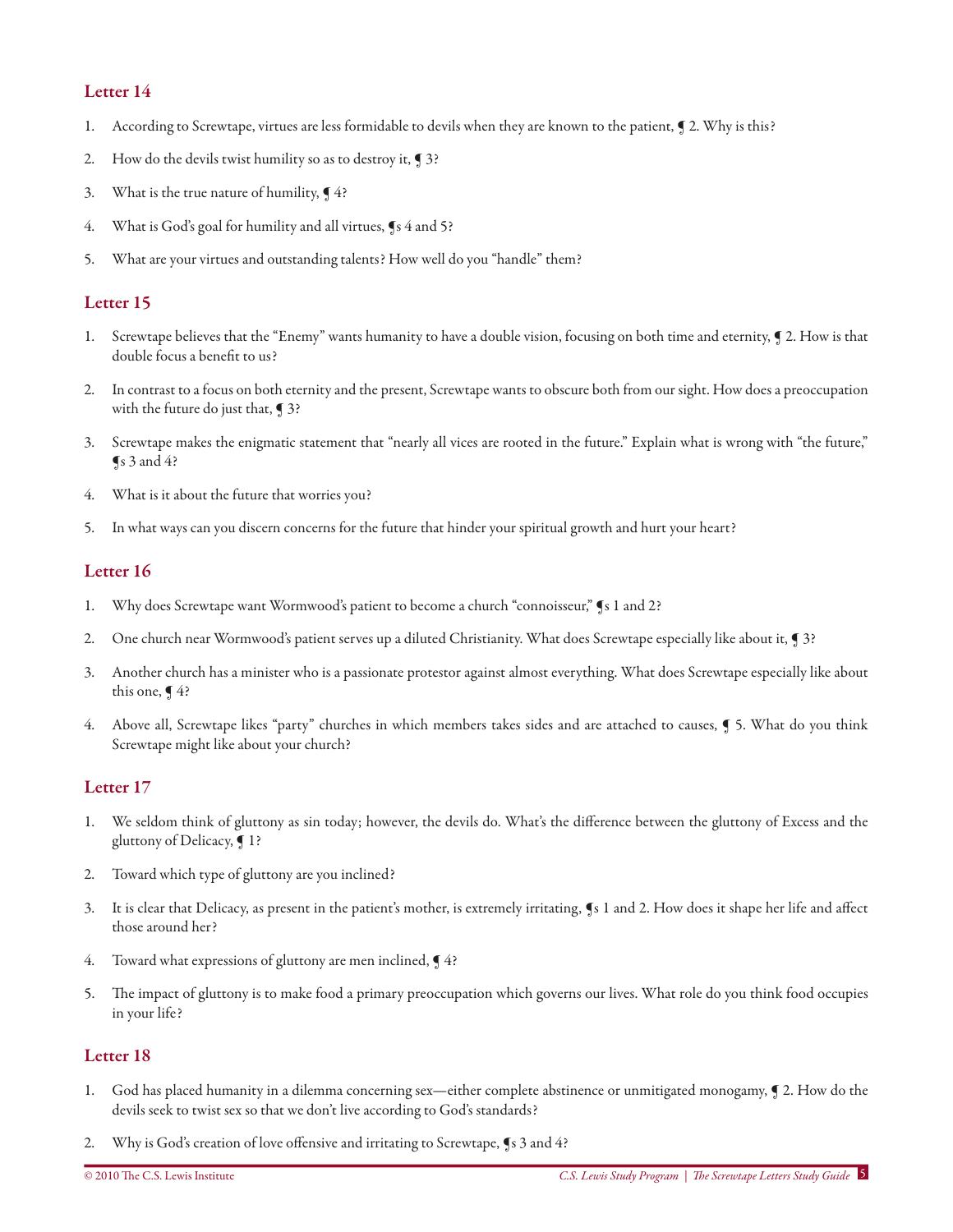- 3. The devils not only twist sex but love as well. How have they twisted love to destroy God's intentions, ¶ 5?
- 4. What do we learn about God's true intention for sex and love from Screwtape's instructions to Wormwood?
- 5. How might the observations of Screwtape change the way you think about both sex and love?

- 1. Love is the fundamental difference between heaven and hell, ¶ 2. What does the conflict over love show about God and Satan?
- 2. Screwtape also reveals the basic demonic strategy, making use of anything and everything so that we are drawn away from God, ¶ 3. How do the devils twist love to their own purposes,  $\P$  2?
- 3. How have you experienced love as being both a means of drawing you to God and also a means of being pulled away from God?

#### Letter 20

- 1. Temptations lose their power as God steps in, ¶ 1. Why do you think God even allows temptations at all?
- 2. How has the demonic strategy of twisting sexual desire varied through the ages, ¶ 3?
- 3. In what ways might the devils be twisting sexual desire for our time?
- 4. Screwtape writes about the terrestrial and infernal Venus as temptations for men, ¶ 4. What are they like, and how are they useful?
- 5. Although Screwtape doesn't mention them, how might a terrestrial and infernal Mars be tempting for woman?

#### Letter 21

- 1. Screwtape encourages Wormwood to attack his patient's peevishness—that is, getting easily irritated by unimportant and insignificant things, ¶ 1. What's devilish about being irritated by interruptions and intrusions on "our" time, ¶ 2?
- 2. How do you respond when events and people intrude on your own plans?
- 3. From a Christian perspective, what's wrong with a personal sense of ownership?
- 4. How would your attitude toward life be different if you cultivated a sense of time and possessions that would be more pleasing to God than to the devils?

#### Letter 22

- 1. What doesn't Screwtape like about the new love of Wormwood's patient, ¶ 2?
- 2. Why would Screwtape call God a hedonist (one who lives for pleasure), **[3**?
- 3. Screwtape clearly thinks that the holiness of the woman's family has an infectious stink, ¶ 4. How would you describe the woman's family?
- 4. While he is on a rant, Screwtape goes after both music and silence, ¶ 5. How have music and silence been a means of pleasure and grace to you?

- 1. The search for the historical Jesus that Screwtape refers to is an attempt to reinvent Jesus according to the scholastic fashion of each generation. What does Screwtape like about this, ¶ 3?
- 2. What do you think is the current "fashionable" teaching about Jesus in our generation?
- 3. One devilish agenda is to destroy devotional life. How do they do that, ¶ 3?
- 4. The fact of the Resurrection and the doctrine of the Redemption were the heart of the early Christian message, according to Screwtape. What do you think is the heart of the currently popular Christian message?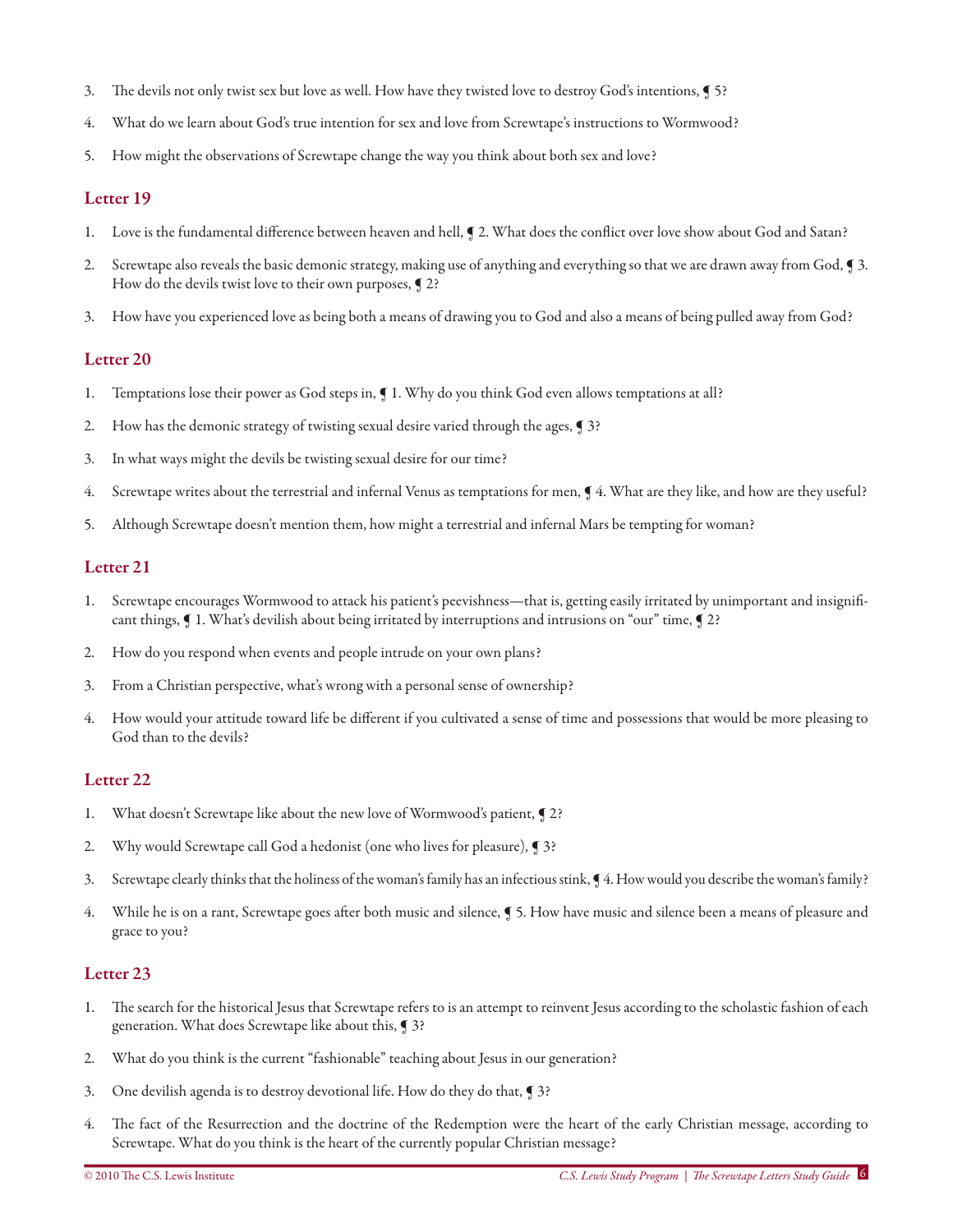- 5. Why would Screwtape be glad to have Christianity be a means for accomplishing a political agenda for the good of society, ¶ 5?
- 6. How are the devils of our time active in a diabolical mixture of faith and politics?

- 1. Evidently there is something about faith that is contagious; the patient's girlfriend has "caught' it from her family and friends, ¶ 1. How can Wormwood use this spiritual contagion principle to twist his patient's faith, ¶s 2 and 3?
- 2. Essential elements of twisting the patient's faith are pride and confusion. How can Wormwood use them, ¶s 3 and 4?
- 3. How is it that peer pressure can be both a positive and a negative for spiritual growth, ¶ 5?
- 4. How has the influence of others been a positive force in your spiritual development?
- 5. How might the influence of others be a negative force for your spiritual growth?

#### Letter 25

- 1. Screwtape does not like "mere" Christianity; he prefers to water down faith with fashionable issues and concerns, ¶ 1. What sort of fashionable issues are presently being added to Christianity?
- 2. How do Novelty and Fashion, devilish smoke and mirrors, affect us, ¶s 2–5?
- 3. What impact do Novelty and Fashion have on where you live, the cars you buy, and the clothes you wear?
- 4. The greatest triumph of the "demonic horror of the Same Old Thing" is in the realm of ideas. What's wrong with asking if an idea is relevant rather than asking if it is prudent or true,  $\P$  6?
- 5. Now that you have read Screwtape's strategy, what would you say to a person who dismissed Christianity as "old fashioned"?

#### Letter 26

- 1. Screwtape wants Wormwood to sow seeds of confusion that will bear fruit, not immediately but in ten years' time, ¶ 1. What do you think about his statement that the word love is "ambiguous" ¶ 1?
- 2. Why does Screwtape celebrate the devilish substitution of "unselfishness" for charity (love), ¶ 2?
- 3. How does mistaking sexual excitement for charity, and thinking that this excitement will last, affect us, ¶ 3?
- 4. Describe how the devil's twist of unselfishness can sour a relationship,  $\P$ 4.
- 5. In what ways can you discern this devilish concept of unselfishness in your own thoughts and behavior?

#### Letter 27

- 1. What good advice for handling distractions in prayer can you apply from Screwtape's prayer, ¶ 1?
- 2. What specific and practical ways to pray can we discern from Screwtape's advice, ¶ 2?
- 3. What confusion and doubts about prayer does Wormwood's patient have that Wormwood will accentuate, ¶s 3 and 4?
- 4. What doubts and concerns may hinder your prayers?

- 1. Why does Screwtape prefer to see that Wormwood's patient lives through the War to middle age and beyond, ¶ 1?
- 2. In light of Screwtape's advice to Wormwood, consider: how has aging affected your spiritual passion and development?
- 3. Why would devils want us to believe that this world can be turned into heaven, ¶ 2?
- 4. From both the divine and diabolical perspectives, what is the value of a long life, ¶ 3?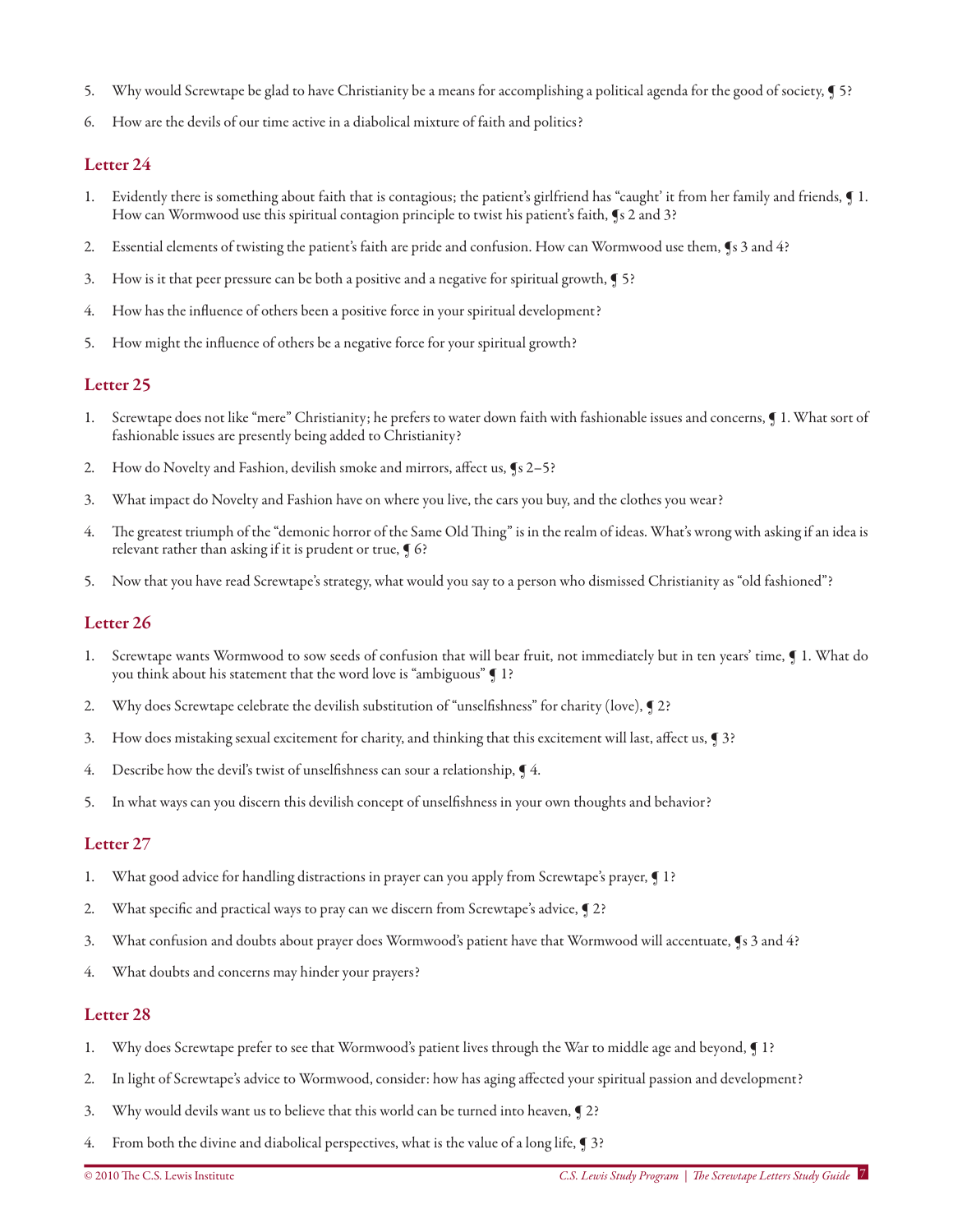- 1. How do you think that the devils twist virtue to their advantage, ¶ 2?
- 2. What problems do the devils have in using cowardice to trip us up, ¶s 4, 5 and 7?
- 3. From Screwtape's reflection we learn that God has chosen to create a world of dangers in which moral choices truly matter, ¶ 6. Why would he do that?
- 4. What is it that truly matters to devils about the human experience of sin, **[**8?

## Letter 30

- 1. The devils are interested in actions and results, not feelings, ¶ 1. How might this insight affect the way you think about your own growth in virtue?
- 2. From a demonic perspective, what are the "benefits of fatigue," and how do demons twist it against us, ¶s 2 and 3?
- 3. Wormwood learns about ways to use "reality" to raise doubts about his patient's faith. In what two contrasting ways have the devils twisted our thoughts of reality to their advantage, ¶ 4?
- 4. How does the devilish twisting of our understanding of reality hinder our growth in faith and the development of virtue?

- 1. Wormwood's patient completely escaped demonic harassment by dying. What is the first thing the patient sees on the other side of death, ¶ 2?
- 2. How does Screwtape help us to grasp what death really means and why death is even beneficial, ¶ 3?
- 3. According to Screwtape, what sort of insights do people have as they experience the process of dying, ¶ 3?
- 4. What do you think Screwtape means when he laments that the patient will see "Them" and "Him" ¶s 4 and 5?
- 5. How does the sight of Christ on the other side of death affect Wormwood's patient, ¶ 5?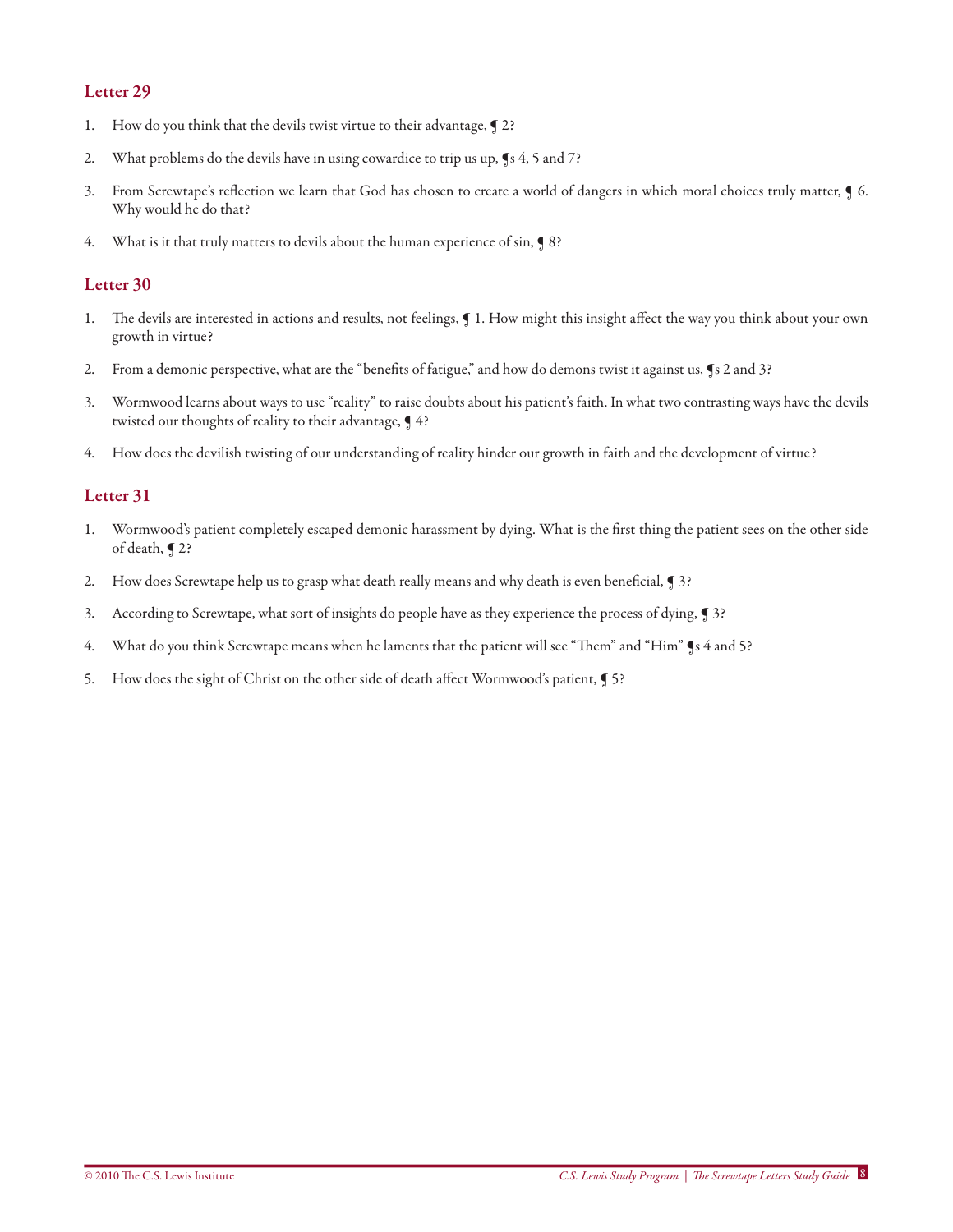*We have included this chart to aid in your understanding of both the divine and diabolical strategies at play in our lives.* 

| <b>CHAPTER THEMES</b>                | <b>DIABOLICAL STRATEGIES</b>                                                                                           | <b>DIVINE STRATEGIES</b>                                                       |
|--------------------------------------|------------------------------------------------------------------------------------------------------------------------|--------------------------------------------------------------------------------|
| Pre-Conversion<br>1.                 | 1. Jargon<br>2. Appetites                                                                                              | Science and Reason                                                             |
| Church<br>2.                         | 1. Unconverted habits<br>2. The Straw-man church<br>3. Straw-man Christians<br>4. Innate hypocrisy                     | Disappointment                                                                 |
| 3.<br>Family                         | 1. Introspection<br>2. Vacuous prayers<br>3. Irritating habits<br>4. Annoying communication<br>5. Religious Irritation | Process and Stages                                                             |
| Prayer<br>4.                         | 1. Devotional mood<br>2. Spiritual feelings<br>3. Childish Images                                                      |                                                                                |
| War<br>5.                            | Long-term medical care                                                                                                 | Responding to Desperation                                                      |
| War Continued<br>6.                  | 1. Worry for the future<br>2. Self-conscious/un-self-conscious<br>3. Imaginary Virtues                                 | 1. The Present<br>2. Active Virtues                                            |
| Devils, Patriots and Pacifists<br>7. | 1. Spiritual ignorance<br>2. Christianity as means for a cause                                                         | Intervention                                                                   |
| Dry and Desert Experiences<br>8.     | Opposing God's Intentions                                                                                              | The Law of Undulation                                                          |
| Life Phases<br>9.                    | 1. Troughs and Down Times<br>2. Twisted pleasure<br>3. Phases                                                          | Pleasure                                                                       |
| 10. Cliques                          | 1. Snobbery<br>2. Peer Pressure                                                                                        |                                                                                |
| 11. Humor                            | 1. Humor as Consolation and Excuse<br>2. Humor as flippancy                                                            | Joy and fun                                                                    |
| 12. Sloth                            | 1. Small sins<br>2. Spiritual drift                                                                                    | Intruding on our spiritual slumber                                             |
| 13. Pain and Pleasure                | Eradication of strong<br>personal taste.                                                                               | 1. Good books, country roads, real<br>pain and pleasure<br>2. Godly detachment |
| 14. Humility                         | 1. Self consciousness<br>2. Distortion about the true nature<br>of humility                                            | $\ast$                                                                         |
| 15. Time and Eternity                | 1. Suppressing both eternal and<br>the present<br>2. Worry about the future                                            | Present and Eternity.                                                          |